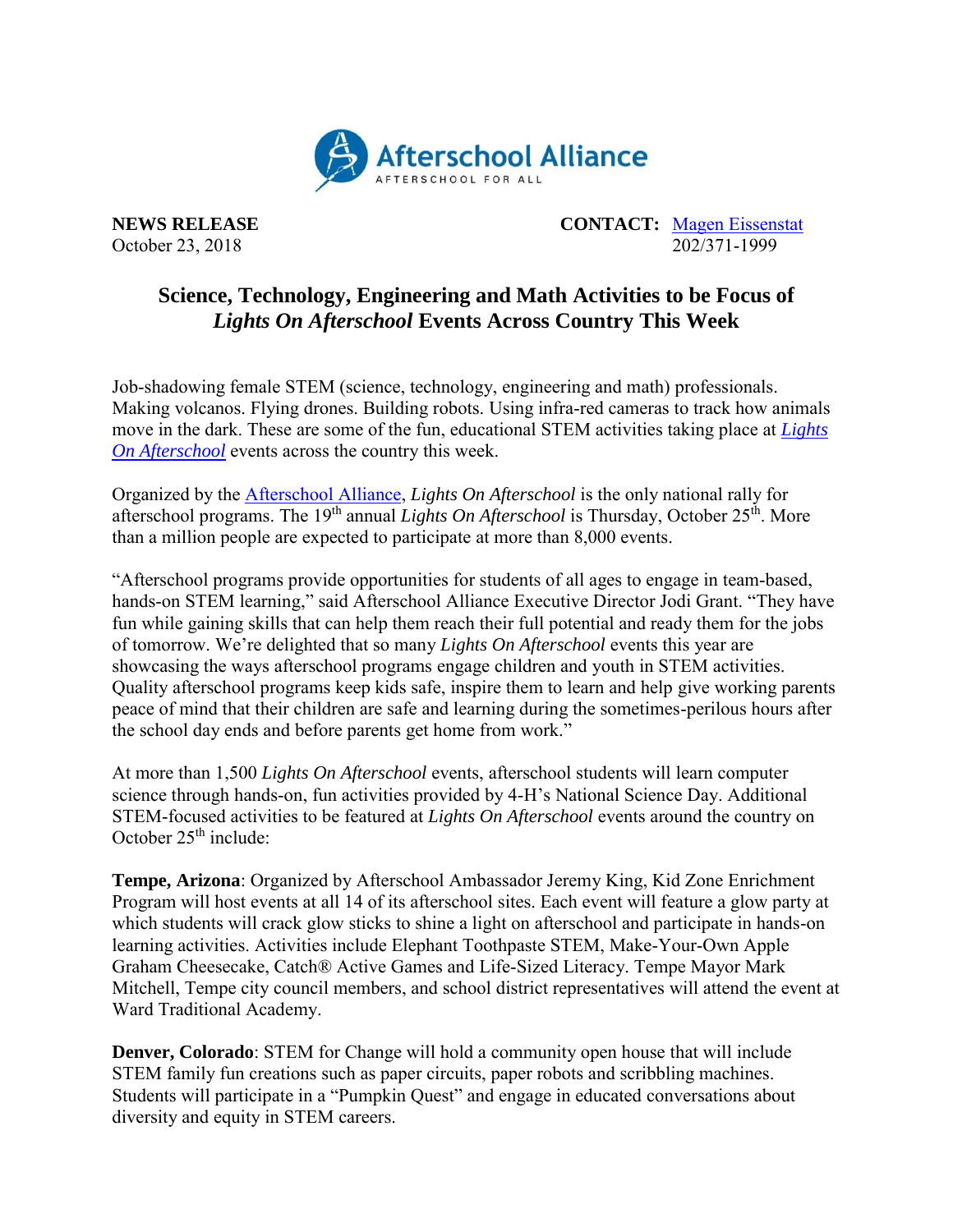**Miami, Florida**: After-School All-Stars in Miami will host a Spectacular STEM Showcase. The event will begin with a welcome and STEM Program highlights. There will be hands-on demo stations with drones, robotics, virtual reality and an interactive STEM truck. Participants will form a giant human Lights On lightbulb on the field, which will be filmed from the air with a drone. Crown Castle, Florida Power & Light, Fox Sports and T-Mobile are sponsoring the event.

**Columbus, Georgia**: Afterschool Ambassador Chris Bass and Samantha Jackson of Columbus Parks and Recreation Department's Community Schools Division organized this event, taking place at the Reese Road Leadership Academy's Afterschool Program with a STEM-focused event. The Spookapalooza program will include science and technology projects featuring pumpkins, lights, volcanic explosions and gooey slime. Afterschool students will discuss the importance of afterschool in their lives.

**Newark, New Jersey**: The USVO Teen Center will host an open house. New recreational equipment and program activities will be showcased, including free classes presented by the New Jersey Audubon Society that help students learn STEM through nature. Infra-red cameras on program premises will capture animals' movements overnight for the students to study, and students will create their own comic book heroes using the "12 Comics" program. Students will then attend a New Jersey Devils hockey game.

**Charlotte, North Carolina**: Charlotte NEXT will host a celebration at James Martin Middle School. MeckEd will host a virtual field trip to increase girls' exposure to STEM. It will consist of a 45-minute job shadow of a female STEM professional, during which students can ask questions about her career.

**Henderson, North Carolina**: For *Lights On Afterschool*, Gang Free Inc. will host a STEM Expo. Students will facilitate stations showcasing activities including drones, slime, propelling, building, chess, math, STEM literacy and more.

**Mandan, North Dakota**: Bismarck's Gateway to Science will celebrate at a STEMzone event at Lewis and Clark Elementary School. It will feature hands-on STEM activity stations including parachute drops, catapults, roller coasters, drawing machines, a "float your boat" activity and more.

**Tinker Air Force Base, Oklahoma City, Oklahoma**: Tinker Youth Programs will host a family STEM night. Staff and youth will facilitate booths with hands-on STEM activities, including mini-volcanoes, surface tension experiments, catapults and more.

**White Swan, Washington**: Mt. Adams School District 21st Century Community Learning Center will hold an open house. This event will showcase to parents and families the activities offered in the afterschool program. There will be a guest from First Nations MESA (mathematics, engineering, science, achievement) to facilitate a STEM activity with circuits.

The [America After 3PM](http://www.afterschoolalliance.org/AA3PM/) household survey of more than 30,000 families, commissioned by the Afterschool Alliance, found that participation in afterschool programs has increased to 10.2 million students nationwide, up from 6.5 million in 2004. But the unmet demand for afterschool programs has increased as well. Today, for every child in an afterschool program, there are two